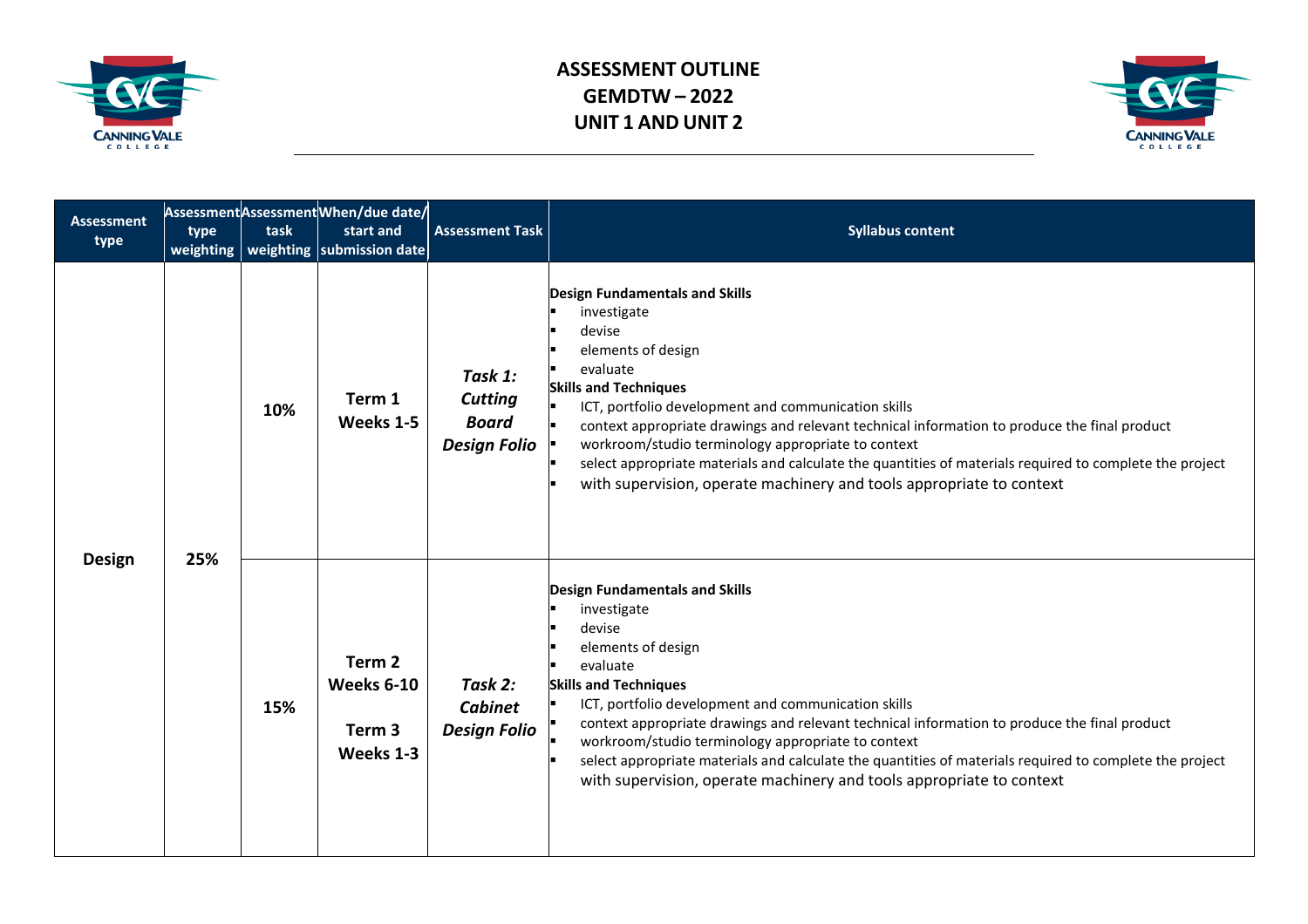



| <b>Production</b> | 60% | 5%  | Term 1<br>Weeks 3-5                                                   | <b>Board</b>  | <b>Production Management</b><br>production plan<br>ongoing evaluation techniques: diary, journal or portfolio notes and use of photography to record ongoing<br>progress/decision changes made to the project<br>Safety<br>correct use of personal protective equipment (PPE) where applicable<br>occupational safety and health (OSH) practices appropriate to tasks being undertaken in workshops<br>  <i>Task 3: Cutting</i> $^{\mid$ Skills and techniques<br>read and correctly interpret and/or modify plans/patterns/templates<br>use appropriate workroom terminology<br>select and safely apply technical skills using a range of tools and machinery that could include, but not<br>limited to: radial arm saw/compound mitre saw/sanding machines/portable or fixed routers/biscuit<br>cutter/portable saws/drill press<br>use hand tools and/or machines to fabricate at least one of the following joints: widening joint/finger<br>joint/cross-halving joint/dovetail joint/housing joint/mortise and tenon/bridle joint/biscuit joint<br>apply multiple coats of a finish by brush, cloth and/or spray gun followed by correct clean up procedures<br>demonstrate workshop clean up procedures |
|-------------------|-----|-----|-----------------------------------------------------------------------|---------------|---------------------------------------------------------------------------------------------------------------------------------------------------------------------------------------------------------------------------------------------------------------------------------------------------------------------------------------------------------------------------------------------------------------------------------------------------------------------------------------------------------------------------------------------------------------------------------------------------------------------------------------------------------------------------------------------------------------------------------------------------------------------------------------------------------------------------------------------------------------------------------------------------------------------------------------------------------------------------------------------------------------------------------------------------------------------------------------------------------------------------------------------------------------------------------------------------------------|
|                   |     | 20% | Term 1<br>Weeks 6-10<br>Term <sub>2</sub><br><b>Weeks</b><br>$1 - 10$ | Task 4: Table | <b>Safety</b><br>correct use of personal protective equipment (PPE) where applicable<br>occupational safety and health (OSH) practices appropriate to tasks being undertaken in workshops<br><b>Skills and techniques</b><br>read and correctly interpret and/or modify plans/patterns/templates<br>use appropriate workroom terminology<br>select and safely apply technical skills using a range of tools and machinery that could include, but not<br>limited to: radial arm saw/compound mitre saw/sanding machines/portable or fixed routers/biscuit<br>cutter/portable saws/drill press<br>use hand tools and/or machines to fabricate at least one of the following joints: widening joint/finger<br>joint/cross-halving joint/dovetail joint/housing joint/mortise and tenon/bridle joint/biscuit joint<br>demonstrate workshop clean up procedures                                                                                                                                                                                                                                                                                                                                                   |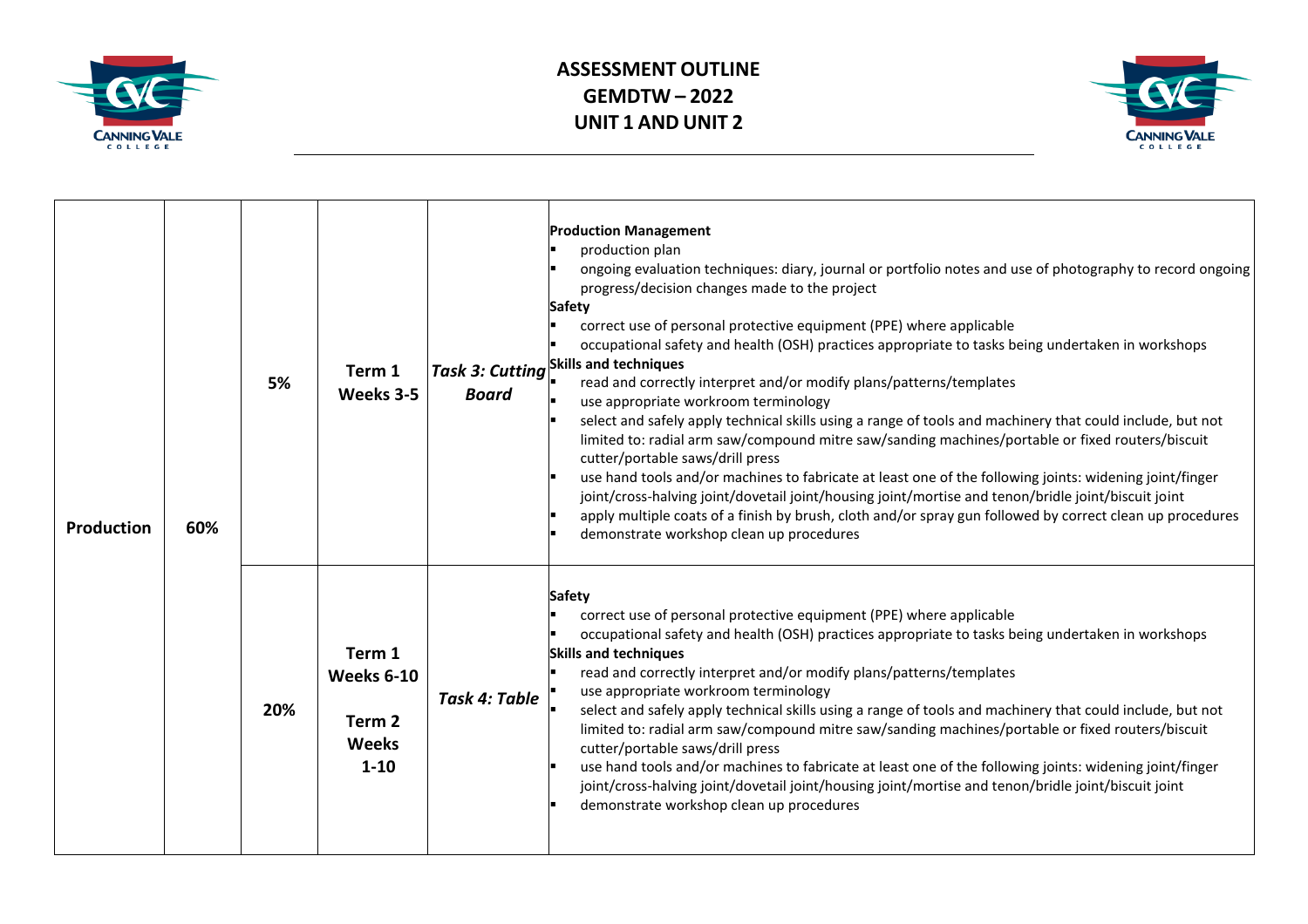



| <b>Production</b> | 20% | Term 3<br><b>Weeks 1-10</b> | Task 5: Cabinet | <b>Production Management</b><br>production plan<br>use ongoing evaluation techniques: diary, journal or portfolio notes and use of photography to record<br>ongoing progress/decision changes made to the project<br><b>Safety</b><br>correct use of personal protective equipment (PPE) where applicable<br>demonstrate occupational safety and health practices appropriate to tasks being undertaken in workshops<br>apply risk management strategies in the workshop/studio<br><b>Skills and techniques</b><br>correctly interpret and/or modify plans/patterns/templates<br>use appropriate conventions and workshop terminology<br>select appropriate materials and calculate the correct amount required for completion of project<br>calculate orders and costing for solid timbers and/or sheet materials<br>apply appropriate and accurate marking out techniques<br>select and safely apply technical skills using a range of tools and machinery<br>use hand tools and/or machines to fabricate at least one of the following joints: widening joint/finger<br>joint/cross-halving joint/dovetail joint/housing joint/mortise and tenon/bridle joint/biscuit joint<br>demonstrate workshop clean up procedures<br>select and use appropriate adhesives<br>select and use appropriate finishes<br>apply multiple coats of a finish by spray gun, including appropriate clean-up of equipment |
|-------------------|-----|-----------------------------|-----------------|---------------------------------------------------------------------------------------------------------------------------------------------------------------------------------------------------------------------------------------------------------------------------------------------------------------------------------------------------------------------------------------------------------------------------------------------------------------------------------------------------------------------------------------------------------------------------------------------------------------------------------------------------------------------------------------------------------------------------------------------------------------------------------------------------------------------------------------------------------------------------------------------------------------------------------------------------------------------------------------------------------------------------------------------------------------------------------------------------------------------------------------------------------------------------------------------------------------------------------------------------------------------------------------------------------------------------------------------------------------------------------------------------------|
|-------------------|-----|-----------------------------|-----------------|---------------------------------------------------------------------------------------------------------------------------------------------------------------------------------------------------------------------------------------------------------------------------------------------------------------------------------------------------------------------------------------------------------------------------------------------------------------------------------------------------------------------------------------------------------------------------------------------------------------------------------------------------------------------------------------------------------------------------------------------------------------------------------------------------------------------------------------------------------------------------------------------------------------------------------------------------------------------------------------------------------------------------------------------------------------------------------------------------------------------------------------------------------------------------------------------------------------------------------------------------------------------------------------------------------------------------------------------------------------------------------------------------------|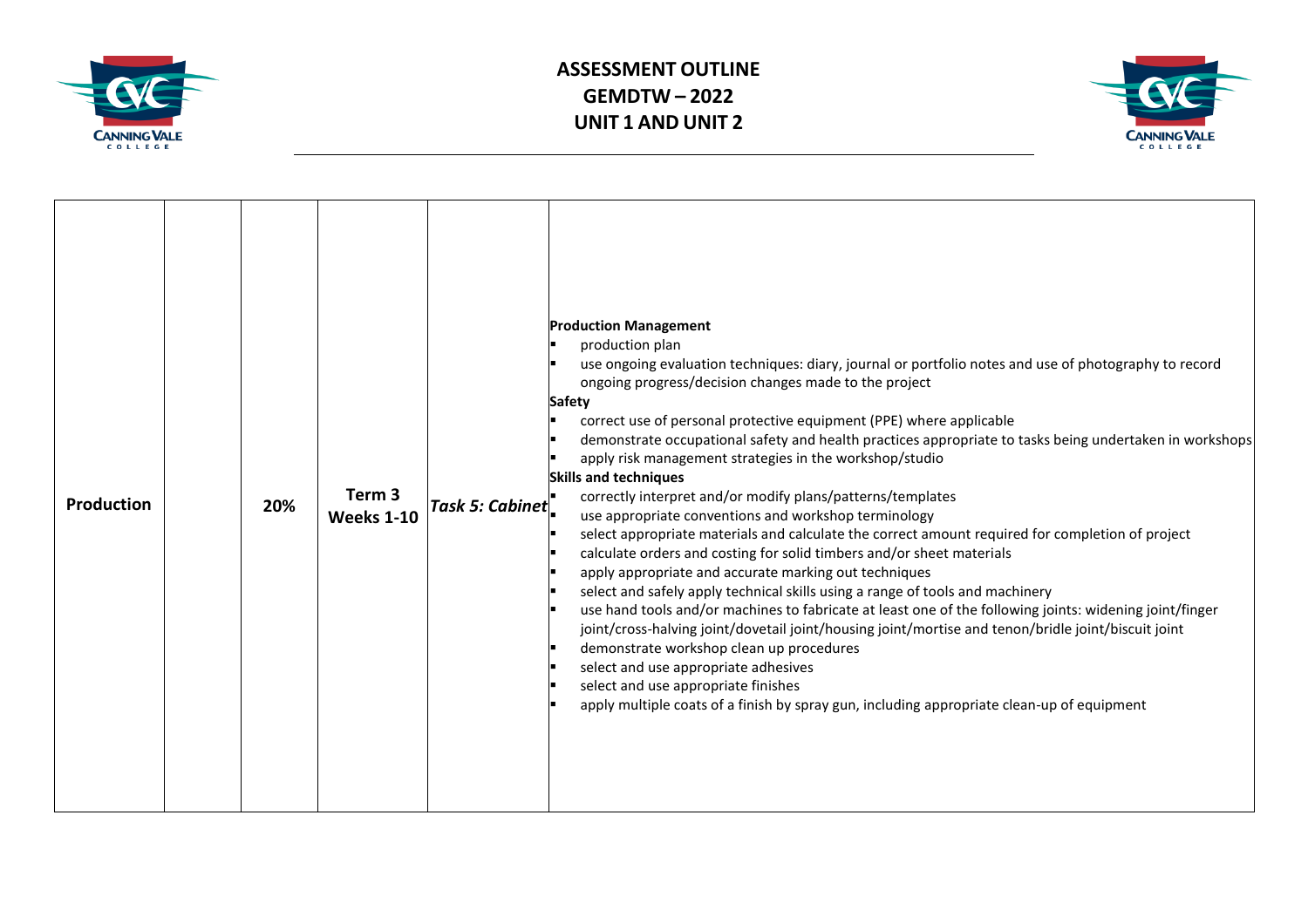



| <b>Production</b> |  | 15% | Term 4<br>Weeks 1-6 | Task 6:<br><b>Docking</b><br><b>Station</b> | <b>Production Management</b><br>production plan<br>use ongoing evaluation techniques: diary, journal or portfolio notes and use of photography to record<br>ongoing progress/decision changes made to the project<br><b>Safety</b><br>correct use of personal protective equipment (PPE) where applicable<br>demonstrate occupational safety and health practices appropriate to tasks being undertaken in workshops<br>apply risk management strategies in the workshop/studio<br><b>Skills and techniques</b><br>correctly interpret and/or modify plans/patterns/templates<br>use appropriate conventions and workshop terminology<br>select appropriate materials and calculate the correct amount required for completion of project<br>calculate orders and costing for solid timbers and/or sheet materials<br>apply appropriate and accurate marking out techniques<br>select and safely apply technical skills using a range of tools and machinery<br>use hand tools and/or machines to fabricate at least one of the following joints: widening joint/finger<br>joint/cross-halving joint/dovetail joint/housing joint/mortise and tenon/bridle joint/biscuit joint<br>demonstrate workshop clean up procedures<br>select and use appropriate adhesives<br>select and use appropriate finishes<br>apply multiple coats of a finish by spray gun, including appropriate clean-up of equipment |
|-------------------|--|-----|---------------------|---------------------------------------------|---------------------------------------------------------------------------------------------------------------------------------------------------------------------------------------------------------------------------------------------------------------------------------------------------------------------------------------------------------------------------------------------------------------------------------------------------------------------------------------------------------------------------------------------------------------------------------------------------------------------------------------------------------------------------------------------------------------------------------------------------------------------------------------------------------------------------------------------------------------------------------------------------------------------------------------------------------------------------------------------------------------------------------------------------------------------------------------------------------------------------------------------------------------------------------------------------------------------------------------------------------------------------------------------------------------------------------------------------------------------------------------------------------|
|-------------------|--|-----|---------------------|---------------------------------------------|---------------------------------------------------------------------------------------------------------------------------------------------------------------------------------------------------------------------------------------------------------------------------------------------------------------------------------------------------------------------------------------------------------------------------------------------------------------------------------------------------------------------------------------------------------------------------------------------------------------------------------------------------------------------------------------------------------------------------------------------------------------------------------------------------------------------------------------------------------------------------------------------------------------------------------------------------------------------------------------------------------------------------------------------------------------------------------------------------------------------------------------------------------------------------------------------------------------------------------------------------------------------------------------------------------------------------------------------------------------------------------------------------------|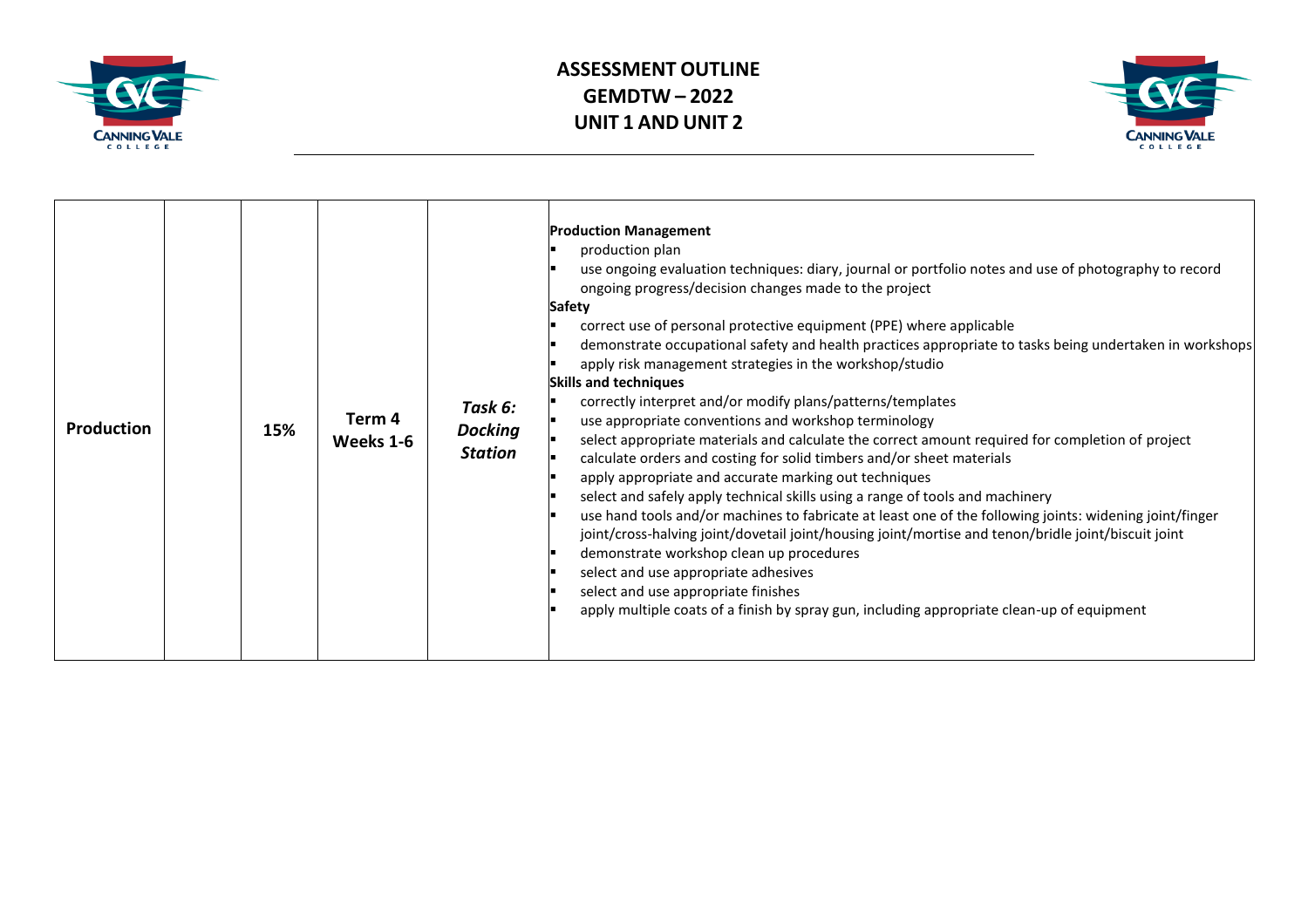



| Response | 15% | 7.5% | Term 1<br>Week 3<br>Term 2<br>Week 6 | Task 7:<br>Semester 1<br><b>Response</b><br><b>Booklet</b> | <b>Environmental Impact Worksheet</b><br><b>Materials in context</b><br>identification of environmental considerations<br>■ 3 Rs - reduce, re-use, recycle<br>ways to reduce waste<br>ways to re-use and recycle<br>condition of materials recovered through different methods of recycling<br>impact of materials production processes on the workshop and the local environment, waste<br>management, dust, fumes, noise<br><b>OSH Worksheet</b><br><b>Safety</b><br>apply risk management strategies in the workshop/studio<br>recognise need and purpose of MSD (materials safety data) with regard to storage and handling of<br>hazardous substances and hazardous operations appropriate to situation<br>conduct risk assessment for using specific tools/machinery<br>identification of the main reasons for blades becoming blunt or breaking<br><b>Adhesives Worksheet</b><br>Nature and properties of materials<br>identification of common associated materials used with wood-adhesives<br><b>Skills and techniques</b><br>identify and differentiate between PVA, two pack epoxy, contact cement adhesives<br><b>Tree Structure Worksheet</b><br>Nature and properties of materials<br>origins of common softwoods and hardwoods<br>classification of hardwoods, softwoods and manufactured boards using the characteristics of hardness,<br>colour and workability<br>difference between rough sawn and DAR timbers<br>identification of common timber sizes, lengths, widths and thicknesses, sheet sizes<br>identification of the structure and basic parts of a tree |
|----------|-----|------|--------------------------------------|------------------------------------------------------------|----------------------------------------------------------------------------------------------------------------------------------------------------------------------------------------------------------------------------------------------------------------------------------------------------------------------------------------------------------------------------------------------------------------------------------------------------------------------------------------------------------------------------------------------------------------------------------------------------------------------------------------------------------------------------------------------------------------------------------------------------------------------------------------------------------------------------------------------------------------------------------------------------------------------------------------------------------------------------------------------------------------------------------------------------------------------------------------------------------------------------------------------------------------------------------------------------------------------------------------------------------------------------------------------------------------------------------------------------------------------------------------------------------------------------------------------------------------------------------------------------------------------------------------------------------------------------------------|
|----------|-----|------|--------------------------------------|------------------------------------------------------------|----------------------------------------------------------------------------------------------------------------------------------------------------------------------------------------------------------------------------------------------------------------------------------------------------------------------------------------------------------------------------------------------------------------------------------------------------------------------------------------------------------------------------------------------------------------------------------------------------------------------------------------------------------------------------------------------------------------------------------------------------------------------------------------------------------------------------------------------------------------------------------------------------------------------------------------------------------------------------------------------------------------------------------------------------------------------------------------------------------------------------------------------------------------------------------------------------------------------------------------------------------------------------------------------------------------------------------------------------------------------------------------------------------------------------------------------------------------------------------------------------------------------------------------------------------------------------------------|